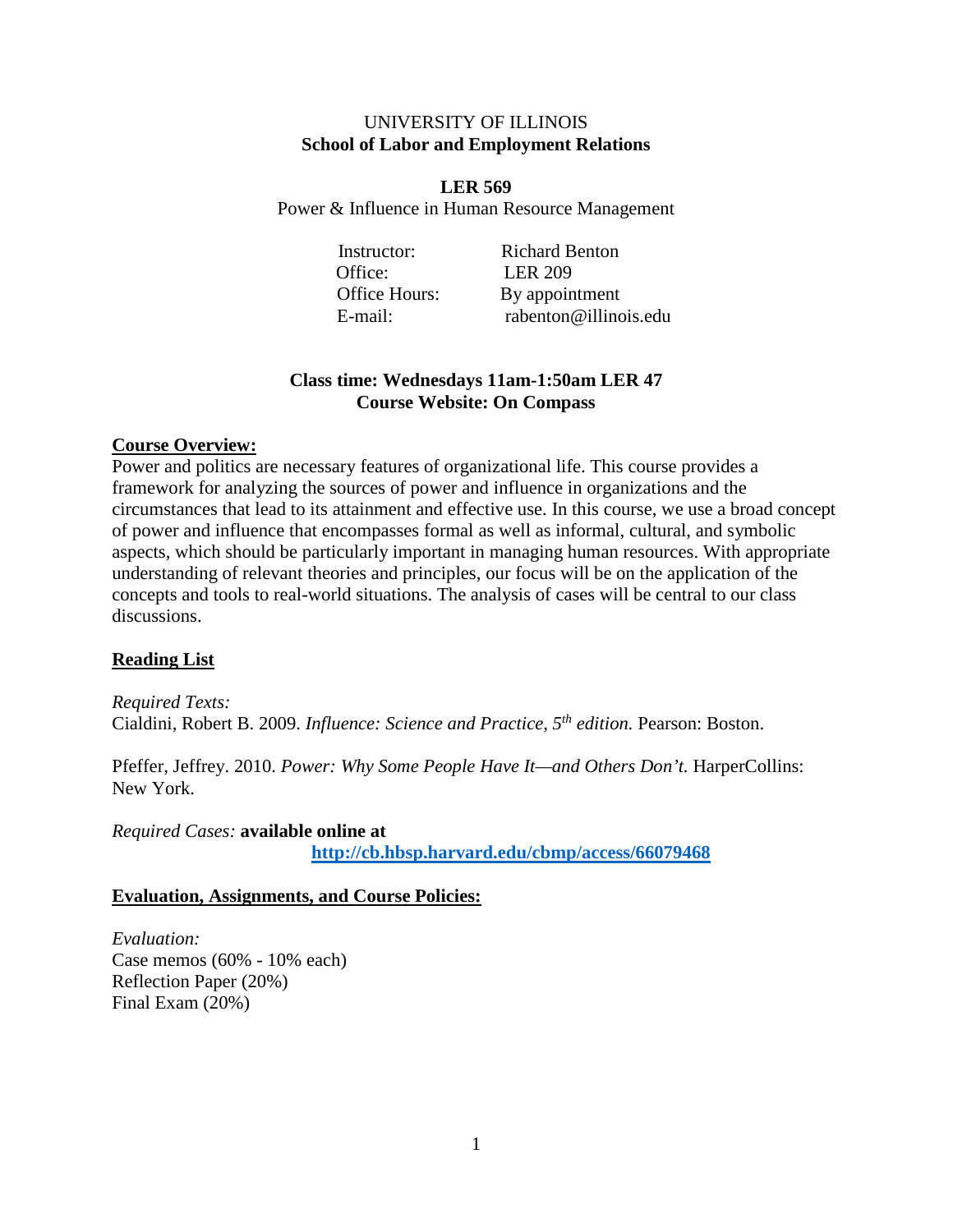### *Case Memos:*

You are required to submit a **2-page**, double-spaced memo at each class that has a case reading assignment. You are required to submit all six case response memos**.** Use 12-point font size, with at least 1 inch margins all around. Do not add a cover page. You will submit the case memos via the online submission system on the course compass page. Memos are due prior to the start of class. Late memos, including memos handed in during class, will not be accepted. Submission by email is not allowed except for unexpected, extraordinary circumstances. In your memo you should answer the assigned questions, in detail, that are listed below in the course schedule.

### *Reflection Paper:*

You are to write a paper that describes and analyzes a compelling example of the use of power and influence principles we discuss in this course. This example can be based on either your own personal experiences, incidents you have witnessed, or events that have happened to people you know very well. Regardless of the source, the events you choose must be based on fact and firsthand knowledge. Describe the event, and drawing on concepts covered in the course, explain and interpret how power and influence were involved. Discuss whether the event was avoidable or should have been handled differently. The paper will be no longer than **4 pages**, double-spaced, with 12-point font size and at least 1 inch margins all around. Do not add a cover page. More detailed guidelines will be announced later. The paper is due on **October 11th**. Late papers will not be accepted. It will be worth 20 percent of the total grade.

### *Final Exam:*

There will be one final exam worth 20 percent of the total grade. The final covers all material from class and will be essay format. The final will be administered on the course compass webpage.

## **Academic Integrity:**

The academic standards of the University protect the quality of education and research at this institute. These standards of conduct are detailed in the Code on Campus Affairs.

As a student, you should avoid obtaining (1) answers for any assigned work or examination from any unauthorized source; (2) working with another person or persons on any assignment or examination when not specifically permitted by the instructor; and (3) observing the work of other students during any examination. You should also avoid providing answers for any assigned work or examination when not specifically authorized to do so, as well as informing any person or persons of the contents of any examination prior to the time the examination is given.

The Code of Campus Affairs also discusses plagiarism. A student should neither fail to credit sources used in a work product in any attempt to pass off the work as one's own, nor attempt to receive credit for work performed by another, including papers obtained in whole or in part from individuals or other sources. Any problems of academic integrity on an individual assignment will result in a student receiving a failing grade for the whole course. Conduct yourself in such a manner, at all times, to avoid any suspicion of wrongdoing. Avoid helping anyone else break the rules. Enrollment in this course indicates you have read and accepted the terms of this course outline.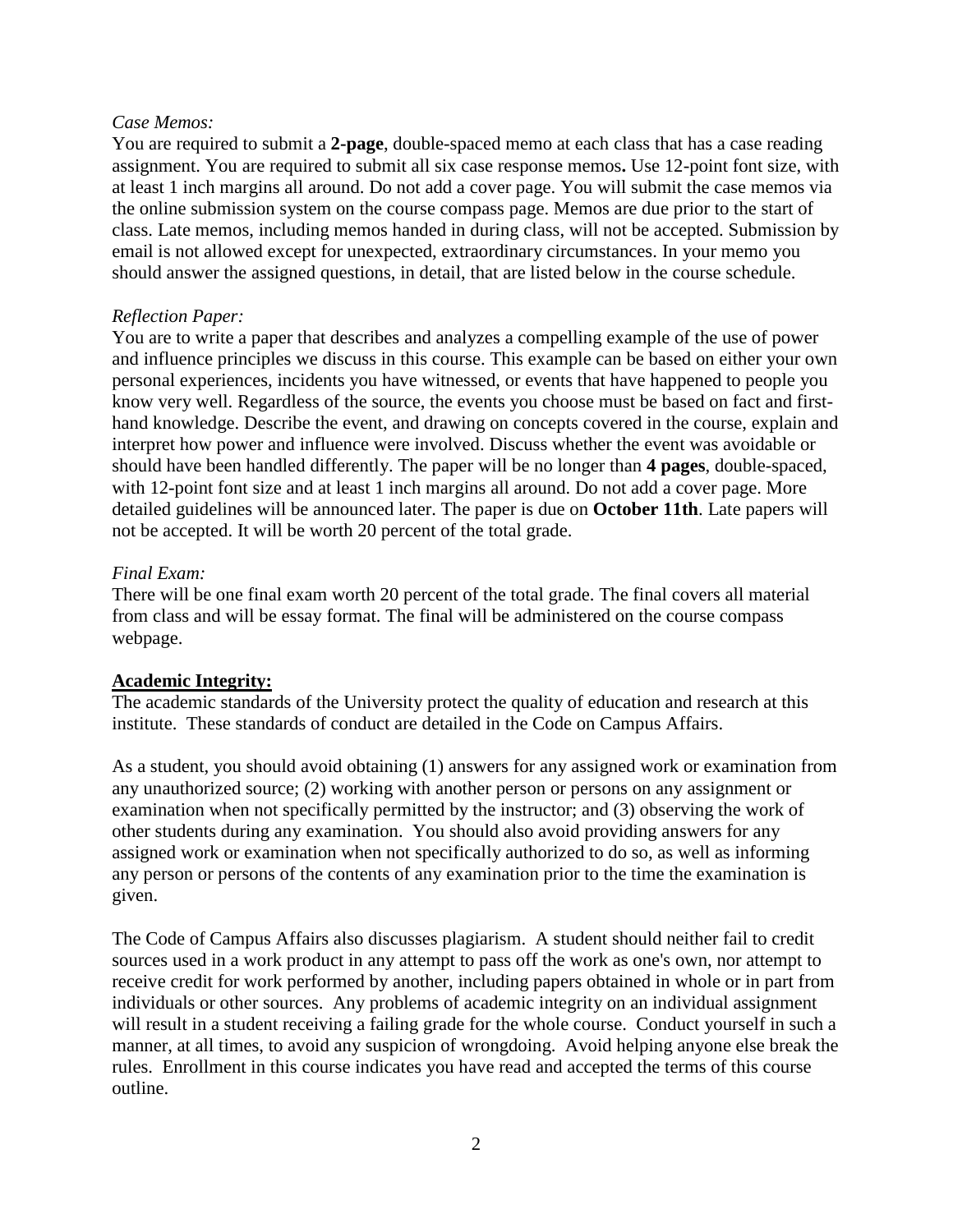# **Course Schedule**

**Week 1:**

[August 30]

Topics:

Introduction. Formal Authority and Beyond Required Reading: Pfeffer, "Introduction" Pfeffer, Chapter 1 "It Takes More Than Performance" Cialdini, Chapter 1 "Weapons of Influence" Relational framework for understanding power and influence

## **Week 2:**

[September 6] Topics: Principles of Influence: Reciprocation

Required Reading:

Cialdini, Chapter 2 "Reciprocation"

## Case Study:

Case: "The Roller Coaster Ride: The Resignation of a Star." Harvard Business School case #9-405-031.

Question: What should Stephen Conner do next? What should Peter Thompson do next? Develop an action plan for each. Be as specific as possible using concrete information found in the case.

## **Week 3:**

[September 13] Topics: Principles of Influence: Commitment Required Reading: Cialdini, Chapter 3 "Commitment and Consistency"

## **Week 4:**

[September 20]

Topics:

Principles of Influence: Social Proof

Required Reading:

Cialdini, Chapter 4 "Social Proof"

Listen to the Hidden Brain podcast "Snooki and the Handbag"

# Case Study:

Case: "Henry Tam and the MGI Team." Harvard Business School case #9-404-068. Question 1. What were the root cause of the MGI team's process problems? Avoid simply summarizing the facts in the case. Instead, provide a cause-and-effect analysis based on sound logic.

Question 2. At the end of the case, what actions could Henry have taken to increase the team's effectiveness? Be as specific as possible using concrete information found in the case.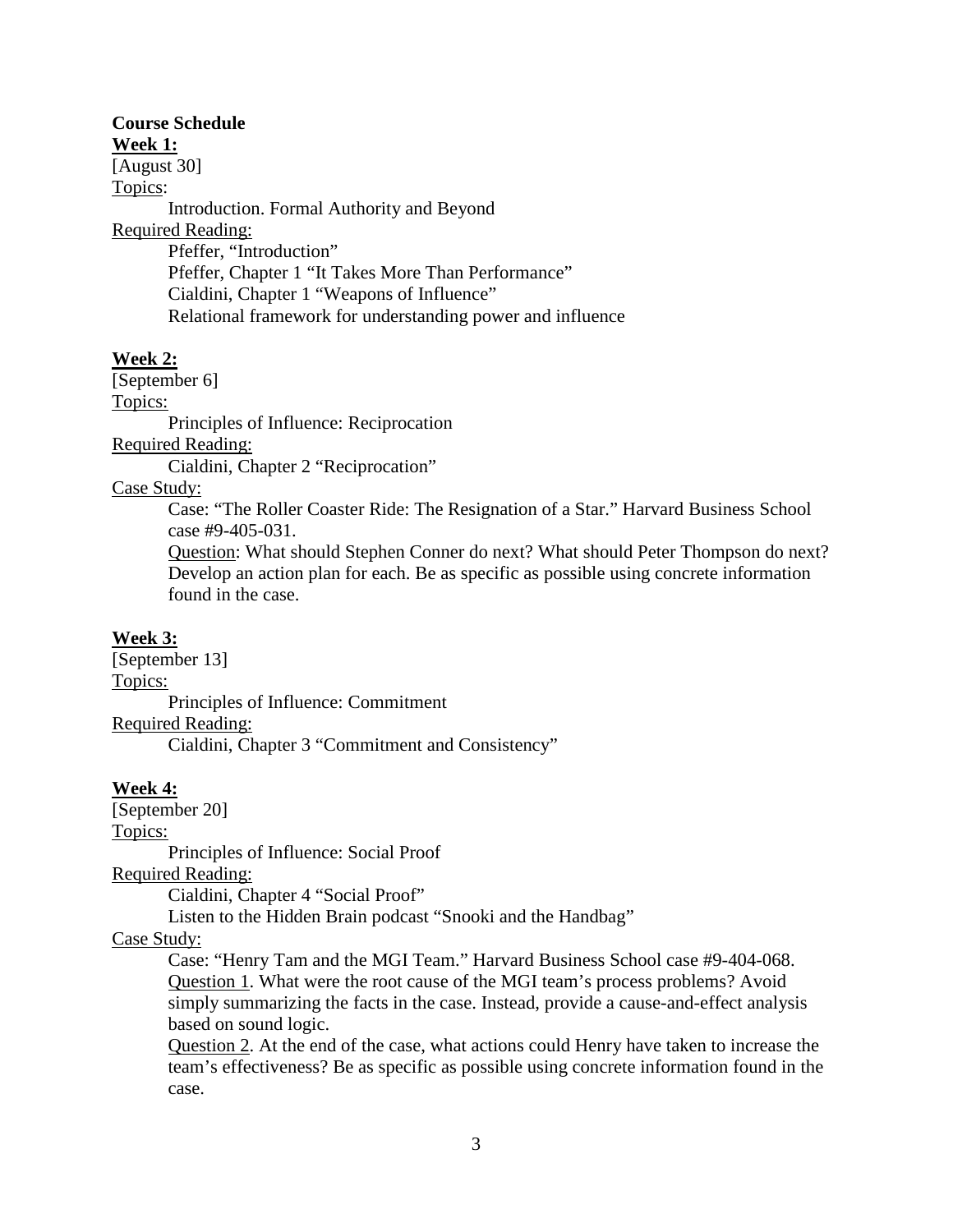### **Week 5:**

[September 27] Topics:

Principles of Influence: Liking

Required Reading:

Cialdini, Chapter 5 "Liking"

Case Study:

Case: "Thomas Green: Power, Office Politics, and a Career in Crisis." Harvard Business School case #2095.

Question 1. What are the possible underlying agendas of (a) Davis and (b) McDonald? Question 2. What actions, if any, would you take if you were Thomas Green? Be as specific as possible using concrete information found in the case.

### **Week 6:**

[October 4]

Topics:

Sources of Power: Positions and Resources

Required Reading:

Pfeffer, Chapter 3 "Choosing Where to Start"

Pfeffer, Chapter 5 "Making Something out of Nothing: Creating Resources"

### Case Study:

Case: "Zia Yusuf at SAP: Having Impact." Stanford Graduate School of Business case OB-73. **[HBS website]**

Question 1. How was Yusuf able to overcome any career stigma or setback from his first position in a unit, SAPMarkets, that was a failure?

Question 2. What qualities have helped Yusuf be so successful at SAP? Do you think these personal qualities would be as helpful anywhere, or are there particular features of the SAP environment and culture that make them particularly relevant?

### **Week 7: Reflection essay due**

[October 11]

Topics:

Sources of Power: Networks

Required Reading:

Pfeffer, Chapter 6 "Building Efficient and Effective Social Networks"

Case Study:

Case: "Heidi Roizen." Harvard Business School case #9-800-228.

Question 1. What are the strengths of Roizen's network as seen at the end of the case? Any weaknesses?

Question 2. How does your own network compare with Roizen's? To what extent are the differences due to the organizational structure in which the networks exist or due to personal preferences and style?